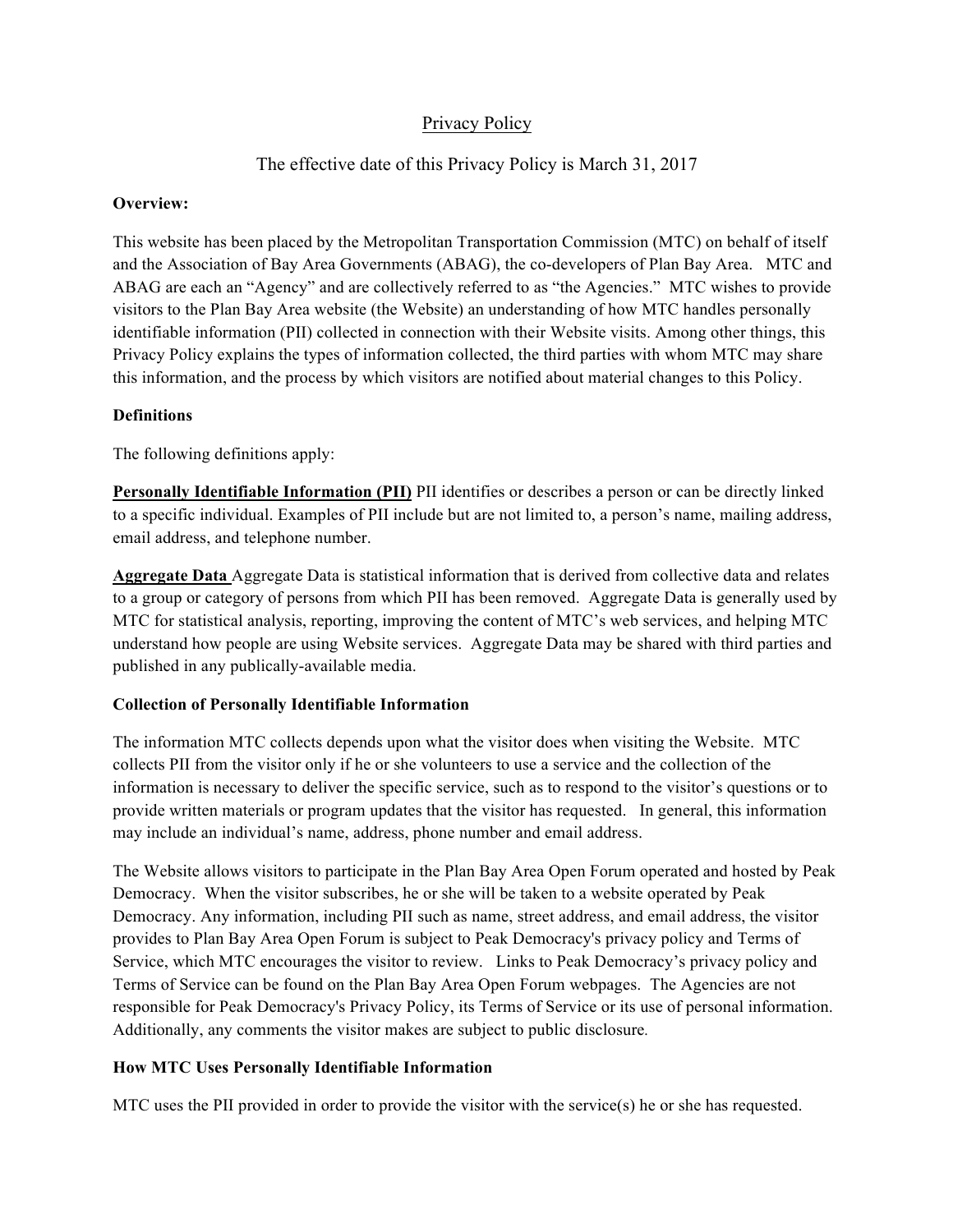### **Third Parties With Whom MTC May Share Personally Identifiable Information**

Comments and inquiries, which usually contain some PII such as name and email address, may be shared with third parties for review, comment, and/or action in order to appropriately respond to the specific concern.

Please note that, once provided, all comments and inquiries may be considered public records subject to public inspection. Comments relating to Plan Bay Area will be published on the Website and/or included in written or electronic format in any publically-available media.

In addition, PII may be disclosed to third parties, as required to comply with laws or legal processes served on one or more of the Agencies.

## **IP Addresses**

An Internet Protocol (IP) address is a unique string of numbers that is assigned to a visitor's computer, router or mobile device by his or her internet service provider. When the visitor accesses the Website, agency servers collect the visitor's device's IP address, the time and date of the visit, and the pages he or she visits. This information is used to help diagnose and resolve system errors and to otherwise administer the Website. This information may be shared with third party service providers for these purposes.

### **Website Usage Metrics**

The Website uses a third party traffic measurement service called Google Analytics to gather and compute website usage metrics. Google Analytics collects users' IP addresses and the pages the users are visiting. Google Analytics may set a cookie that will enable it to function properly. To find out more about Google Analytics' privacy principles, visit the Google Analytics Privacy and Security Page at https://support.google.com/analytics/answer/6004245?hl=en.

#### **Security**

Servers are designed with a combination of software, hardware and/or physical security measures in place to prevent unauthorized access. This should not, however, be deemed in any way as warranting or guaranteeing the security of the information provided on the Website. In addition, there is a risk that unauthorized third parties may engage in illegal activity by such things as hacking into MTC's security system or by intercepting transmissions of PII over the internet.

## **Updating Personally Identifiable Information**

Visitors whose PII is included in the Plan Bay Area mailing list can review and update their PII at any time by emailing info@PlanBayArea.org or info@mtc.ca.gov or by calling the MTC Public Information Officer at 415-778-6757.

#### **Cookies**

The Website stores "cookies," which are small data elements that a website can store on a visitor's computer or mobile devices when he or she visits. A cookie file contains information that can identify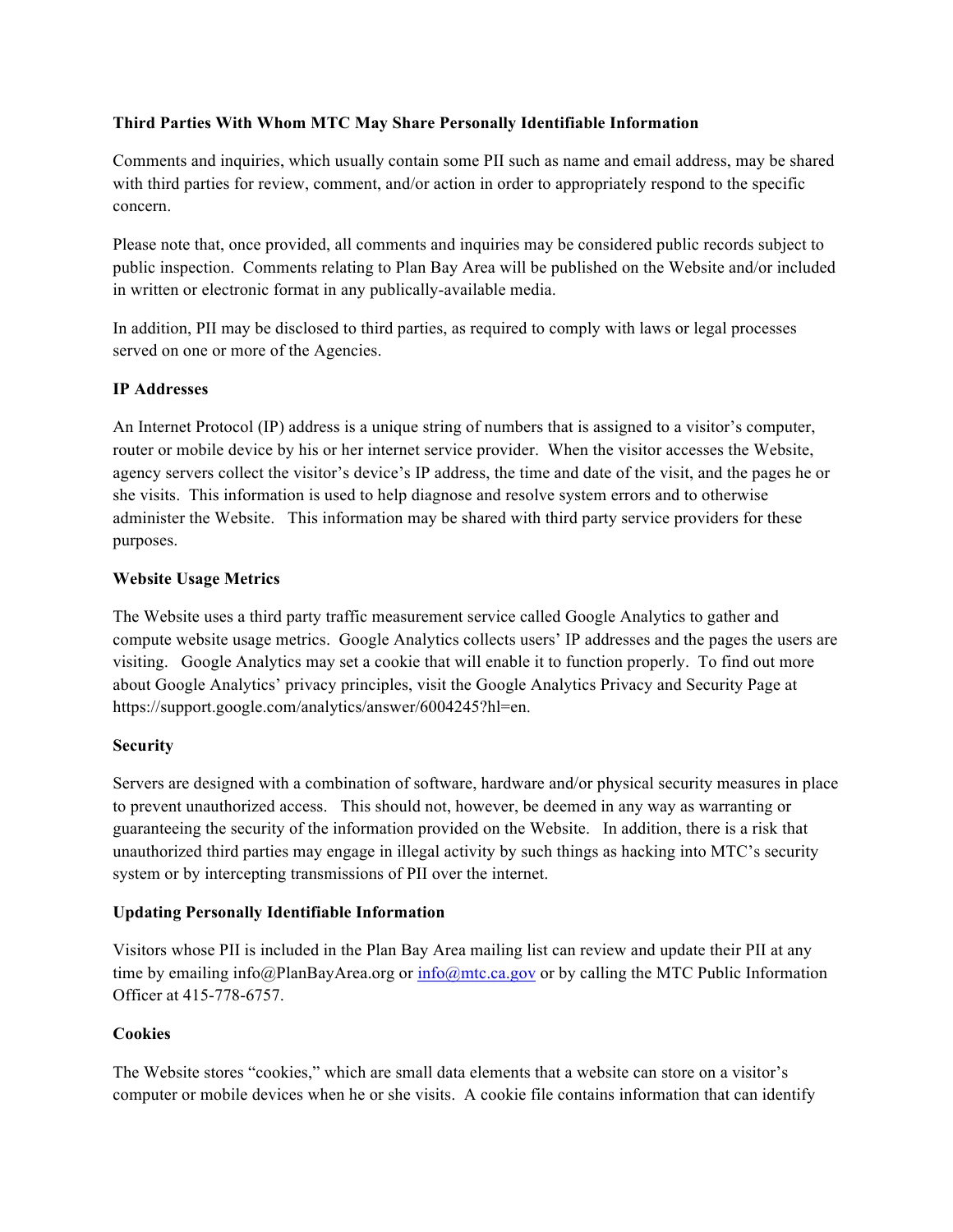information such as the IP address of the computer and network that a visitor uses to browse the Website, network traffic patterns, and browser software and operating system versions in order to customize the browsing experience and functionality of the Website. The visitor can refuse cookies or delete the cookie from his or her computer using any of the widely available methods

Once a visitor leaves the Website, the privacy policy of other websites visited or linked-to from the Website should also be reviewed to understand how these external sites utilize cookies and how the information that is collected through the use of cookies on these websites is utilized.

## **Third-Party Websites and Applications**

The Website may contain links to third-party websites operated by entities that may or may not be affiliated with MTC. These web links may be referenced within content, or placed beside the names or logos of the other entities. In addition, third-party websites may exist that reference the Website. MTC does not disclose PII to these third-party websites.

**WARNING: Once a visitor enters external websites (whether through a service or content link or directly through a third-party website), the Agencies are not responsible for the privacy practices of those other websites**. Please review all privacy policies of external websites you may visit from links on the Website before using or providing any information to such other websites.

### **Children's Privacy**

If a visitor to the Website tells us that he or she is under the age of 13, MTC does not collect any PII from that person.

## **Changes to This Privacy Policy**

Material Changes – MTC will inform visitors if material changes are made to this Privacy Policy, in particular, changes that expand the permissible uses or disclosures of PII allowed by the prior version of the Privacy Policy. If MTC make material changes to the Privacy Policy, MTC will notify visitors by means of posting a conspicuous notice on the Website that material changes have been made*.*

Immaterial Changes - MTC may also make non-substantive changes to the Privacy Policy, such as those that do not affect the permissible uses or disclosures of PII. In these instances, MTC may not post a special notice on the Website.

If MTC decides to make any change to the Privacy Policy, material or immaterial, MTC will post the revised policy on the Website, along with the date of any amendment.

MTC reserves the right to modify this Privacy Policy at any time, so the Privacy Policy needs to be reviewed frequently by visitors.

When MTC revises the Privacy Policy, the "last updated" date at the top of the Privacy Policy will reflect the date of the last change. We encourage visitors to review this Privacy Policy periodically.